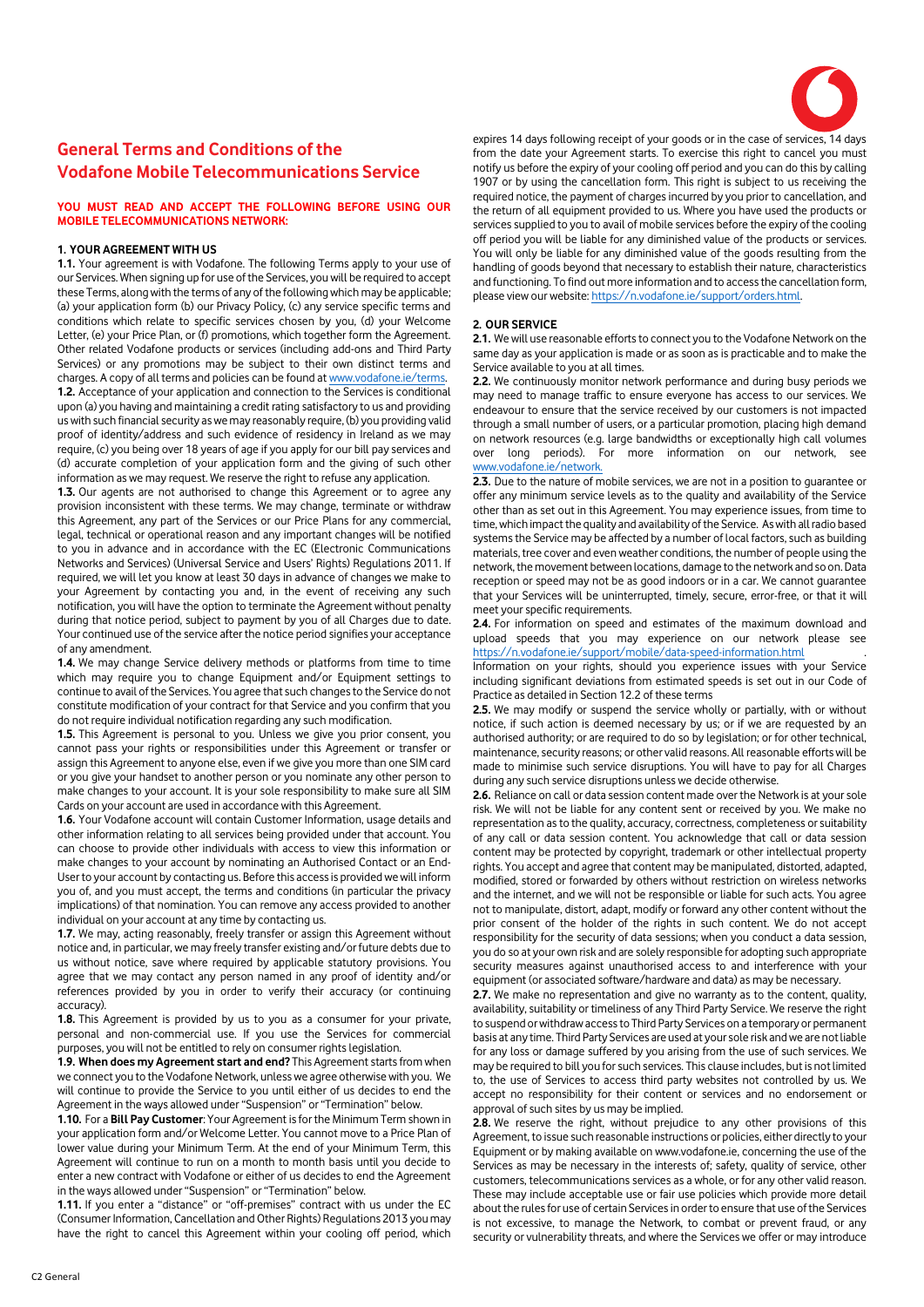

require certain rules, to ensure they can be enjoyed by all of our customers. If a fair usage policy applies to your account this will be detailed in your Price Plan, which sets out acceptable usage. You agree to comply with any policy (including any amended policy) as issued by us from time to time that applies to your use of the Services and a copy of these policies can be requested from Customer Care or viewed on www.vodafone.ie.

**2.9.** Directory Services and Caller Display: You have a right to an entry, without charge, in the National Directory Database (NDD) at any time. On your request to Customer Care we will include your name, address and your Phone Number in the list we sent to the NDD and, unless advised by you, request that you will not be included on the NDD opt in direct marketing list. We shall display your Phone Number to called persons unless you request otherwise, which you can do by contacting Customer Care.

**2.10.** You can use the Services to access emergency services by calling '999' or '112' free of charge. In accordance with mandatory regulatory requirements, your caller location data may be passed to the emergency services. However, your ability to access emergency services in this way is dependent on the type of service you are using and you may be restricted from accessing emergency services because of operational and technical circumstances beyond our control, such as battery and coverage.

**2.11.** If you are under 18 you are not allowed access any services which are specified by us for customers who are aged 18 or over. If you are aged 18 or over and wish to access these services, you must meet the requirements of our age verification process.

#### **3. YOUR OBLIGATIONS**

**3.1.** You agree that you are responsible for the acts and omissions of all persons using the Services and Equipment under this Agreement. Without any prejudice to any provision of this Agreement, you agree:

a. to adhere to and use the Services in accordance with this Agreement, any other reasonable requests or instructions we give to you under this Agreement and/or the instructions of an authorised authority and you understand that failure to comply with same entitles us to disconnect the Services in accordance with these Terms;

b. the information on your application form is accurate and you will provide any further information and assistance, as may be reasonably requested by us. Such requests may relate to our ability to enable the delivery of Services to you; to investigate any faults or issues; and to investigate to the manner of using or provision of the Services, including any alleged offences;

c. to not use, or permit the use of, the Service or the Equipment for any improper, abusive, indecent, obscene, unlawful, harmful, unauthorised, defamatory or fraudulent purpose or to cause any injury, offence or annoyance to any person or in a way that breaches another person's rights or for any commercial purpose (including the sending of automated or unsolicited messages to any person);

d. to not use, or permit the use of, the Service or the Equipment so as to cause the operation of the Network or the quality of service to be jeopardised, impaired or interrupted or to interfere with the integrity or security of any telecommunications or IT network or system. For the avoidance of doubt, you may not resell the Service; e. to only use approved Equipment with the Network, to comply with all laws, regulations and user guides governing its use and to remain solely responsible for the manner in which the Equipment is used;

f. to promptly pay all Charges and to promptly notify us of any change of name, address, other contact details or cessation of the Service by you;

g. to tell us immediately by telephone, if our Equipment and/or SIM Card is lost or stolen or your SIM Card is damaged. You will remain liable for all Charges incurred until we are specifically aware of same. We will provide a replacement SIM Card and we may charge you for this replacement SIM by deducting the cost from your account. The loss or inability to use the Equipment or SIM Card does not automatically terminate this Agreement or your liabilities; and,

h. to indemnify and hold us harmless against all liabilities, claims, damages, losses, expenses, costs and proceedings, howsoever arising from any breach of this clause.

# **4. CHARGES AND PAYMENT**

**4.1.** We offer a range of Price Plans with different rates and methods of charging. Charging rates and methods may vary depending on the type of call, data or text sent or received. You must pay all Charges incurred through your SIM Card or Equipment whether or not incurred by you personally (including VAT arising on the charges) and for all costs incurred in enforcing this Agreement through one of the payment options we make available to you. Legacy price plans may not always be available. Details of all bill pay and PAYG Price Plans and Charges for the Services are published o[n www.vodafone.ie/rates](http://www.vodafone.ie/rates) or are available on request from Customer Care.

**4.2.** We may require you to pay a deposit as security for payment of Charges. A deposit is refundable after termination of this Agreement or after a satisfactory payment record is established and you have paid all amounts owing to us. Advance payments may also be required, which will be credited to your account. No interest will accrue on any deposit or advance payment.

**4.3.** We may choose the manner, time and methods as to how all Charges, deposits or advance payments will be paid. We reserve the right, at any time, to set-off any sum owing by you to us against any sum due by us to you, whether under this or any other agreement with us. We reserve the right to charge you reasonable administration and collection costs for failed payments or non-payments. This includes, but is not limited to, a charge for each occasion a direct debit payment fails (provided the failure is not caused by us).

**4.4.** Please note that certain Services are charged on the basis of the volume of transmissions sent and/or received by your Equipment over the Network except where your Price Plan provides otherwise. Our determination of the volume of transmissions will be conclusive. Volume indications given on handset screens may not be accurate. If there is a minimum charge for each session conducted using your Equipment and such session is terminated for any reason, the minimum charge may apply again if it is re-established.

**4.5.** Each 160 characters (or part thereof) of each non-MMS text message in the English language is charged as a separate text message. The number of characters allowed per text message may be reduced where the default language is changed from English. In some instances, the customer's device may convert larger messages which contain special characters or emoji(s) to a Multi-Media message (MMS), please note that text messages sent over MMS are charged by reference to the volume of data sent. Whilst we will make every effort to ensure that all text messages are delivered, you will be liable for all charges in respect of any text messages that are not delivered.

#### **4.6.** For a **Bill Pay Customer:**

a. Your bill will be provided on a periodic basis (usually monthly) and will state the amount you owe to us and the due date of payment. By default, your bill is provided to you online via electronic format. If you would prefer to receive your bill in a paper format, please contact Customer Care and we will arrange this for you free of charge. If you opt for paper billing, this will be sent to the billing address shown on the application form (or any other address notified to us) and will be deemed received on the second postal day after the date of posting. We may for operational reasons change our billing methods and periods and issue interim bills if or where necessary. A charge may apply for additional copies of a bill.

b. All Charges and other payments must be paid by the due date specified on the bill. You may be charged a late payment fee if you do not pay your bill by the due date specified on the bill. VAT at the appropriate rate will be added to all bills unless otherwise specified. The default payment method is direct debit unless otherwise communicated to you, for more information on our other payment methods go to <https://n.vodafone.ie/support/bill-pay-hub/bill-pay/paying-your-bill.html>

c. We charge for your price plan in advance but cannot do this for usage of the Services. Therefore, on your bill, the service charges are for the upcoming month and the usage charges are for the month just passed.

d. Where you have consented to credit insights, you understand and agree that if you allow your account to fall into arrears by not paying your bills in full and on time, information on your payment performance may be shared with other providers of landline, broadband and mobile services through the provision of the information to a database operated by the service providers called credit insights. Other providers of the same services who also supply information on payment performance of their customers to the credit insights database may check this information when you apply for their services in the future to help them assess your credit worthiness. The information shared with credit insights includes name, address, and date of birth and account details and will be held on the database for 6 years from the date your information was shared with credit insights. Where you apply to us for services, we may make searches about you on the credit insights database to help us to decide whether to accept your application. Where you do not agree to your information being provided to the credit insights database you have the choice when you apply to instead buy our prepaid services. Find out more at https://n.vodafone.ie/support/bill-pay-hub/bill-pay/credit-insights.html.

#### **4.7.** For a **PAYG customer:**

a. You can pay for Services on a prepay basis by purchasing top up credit which you can then add to your account. The amounts you are charged will be calculated in accordance with your PAYG price plan which applies along with any top up offer selected by you. You can purchase credit using any of the methods made available by us from time to time and may thereafter use the service for a period of 6 months. Where all credit has been used you will not be able to send texts, use mobile data or make calls (with the exception of calls to the emergency services).

b. Some independent retailers may apply a surcharge to credit sold in their stores. We do not control the price at which credit is sold by independent third parties and any surcharge is at the discretion of such third party.

c. A minimum level of credit (as specified by us from time to time) must be applied to your account every 6 months or at such intervals as we may specify from time to time failing which you will not be able to send texts, use mobile data or make calls (please refer to our Website for details). All unused credit will be carried forward at the time credit is applied to your account provided the minimum required level of credit has been applied to your account at least once during the specified interval. Credit may only be transferred to another account owned by you in the event that we are satisfied that your equipment has been lost or stolen. Credit may not be transferred to any third party account. You may continue to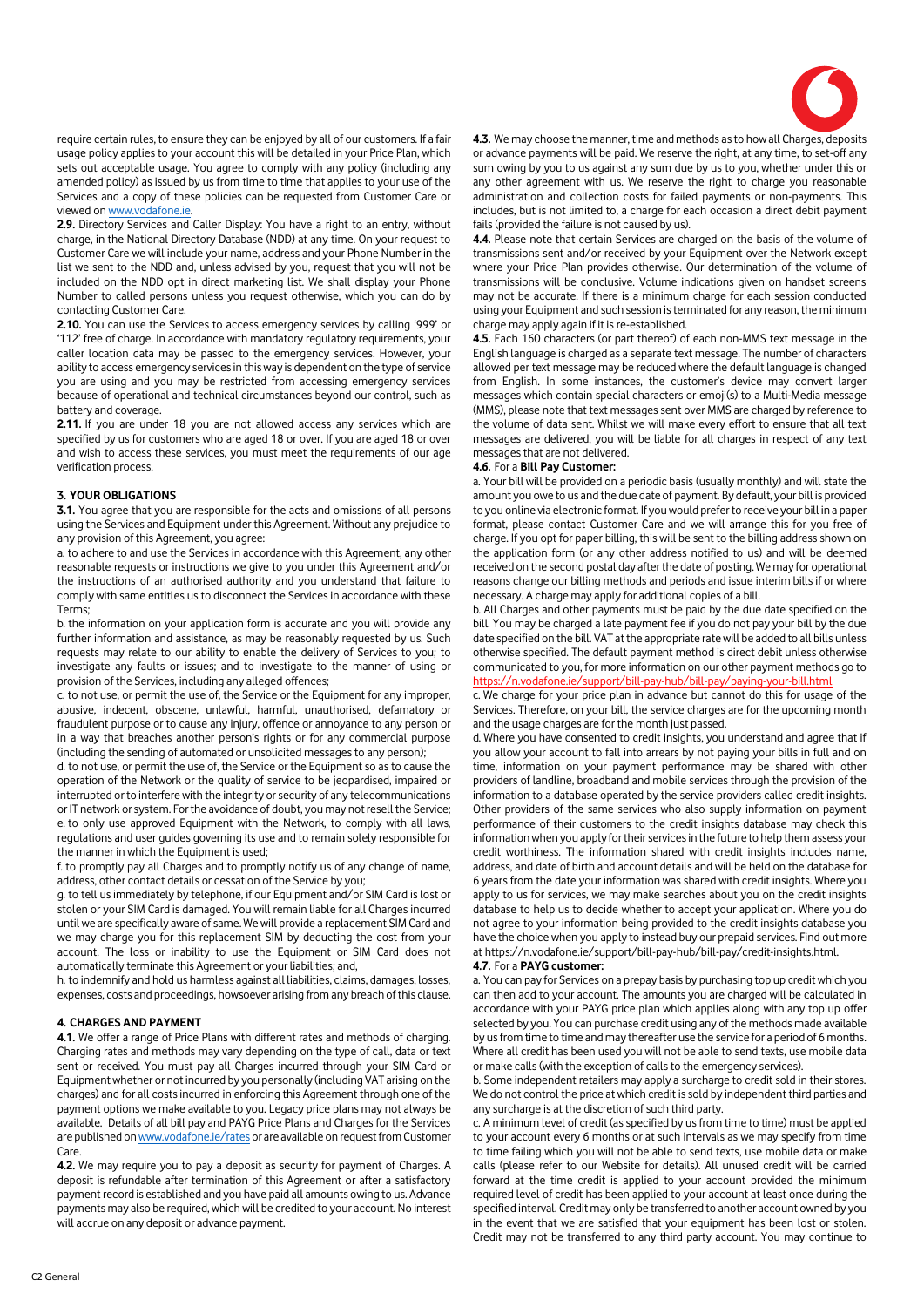

receive calls and texts for a period of 8 months (or such other period as we may advise from time to time) following the date on which credit is last applied to your account. If the Equipment remains inactive or no credit is applied for a total period of 8 months or such other period as we may advise, all unused credit will be lost and your Phone Number will be disconnected from the Network.

d. Top up codes for credit must be activated within 2 years of the issue date. After this period, it will not be possible to redeem any credit associated with the code.

e. Please note that delays may occur in charging for certain text messaging services. This may result in an immediate reduction in your credit when credit is next applied to the account.

# **5. ROAMING AND INTERNATIONAL CALLS**

You may use the service while located outside the Republic of Ireland. However, access to local networks will depend upon the arrangements between local Network Operators and us. Special charges will apply to such use of the Services outside of the Republic of Ireland. The terms and conditions which apply to roaming can be consulted on our Website at http://www.vodafone.ie/roaming/. Under EU Roaming Regulations, you can use your monthly domestic allocation of minutes/data/texts while roaming in the EU in the same way you use the allocation domestically. A fair use threshold may apply. For any other destination the monthly allocations cannot be used while roaming.

#### **6. RESTRICTIONS ON NUMBERS, EQUIPMENT AND SIM CARD**

**6.1.** You do not own the Phone Number we provide you with as part of the Services. We reserve the right at any time to alter or replace a mobile Phone Number allocated to you or any other name, code or number whatsoever associated with the Service.

**6.2.** We shall issue you with, and license you to use a SIM Card to access the Services and for no other purpose, on the condition that the SIM Card shall remain our property and shall be returned to us upon request. We may charge you for the cost of checking, repairing or replacing a SIM Card.

**6.3.** Our Equipment is locked to the Vodafone Network and you are restricted from using the Equipment on any other network (unless you are roaming). Should you wish to use the Equipment on any other network you must meet certain conditions (and a charge may apply) before we can supply you with an unlocking code. If you are a Bill Pay Customer, all Equipment will remain our property and we are not obliged to release the Equipment until the end of the Minimum Term (other the Sim Card) or if any sums due under the Agreement are outstanding. You must not permit the Equipment to be unlocked from the Vodafone Network by anyone other than us or the manufacturer. Please see<https://nac.vodafone.ie/>or contact Customer Care for further information on unlocking the Equipment.

# **7. NUMBER PORTING (Switching Network Operators)**

**7.1.** If you are transferring your number to the Vodafone Network from, or transferring your number from the Vodafone Network to, another mobile Network Operator ("Port") you will have to comply with the Porting requirements of your current mobile Network Operator (the "Donor Operator") and our Porting requirements. Porting away from us will be treated as a termination of this Agreement. We do not warrant, represent or guarantee that any equipment will function or operate on any other Network Operator's telecommunications network.

**7.2.** Persons wishing to Port to the Vodafone Network are subject to the following terms and conditions ("Our Porting Requirements"):

a. You warrant and represent that you are the account holder, principal user or authorised representative (this includes the account holder for Bill Pay customers, or the principal user of the account for PAYG) on the Donor Operator records to instruct us to Port.

b. We may vary the Porting requirements from time to time. If this Agreement has been signed and a later Porting date has been requested, the service and your obligations pursuant to this Agreement will not commence until the selected Porting date.

c. If you wish to Port to us, you must complete the application form or the online Porting process. Ports may be requested up to 30 days in advance of the required Porting date.

d. You cannot withdraw your instruction to Port once the Porting process has commenced. Ports may be cancelled (prior to commencement of Porting process only) by requesting the cancellation in the same manner that the Port was originally requested (e.g. if you request in store you must return to the same store to cancel it). The status of the Port at the time of cancellation will determine the inter-operator processes and the ability to cancel.

e. Subject to the below, your request to Port is formal notice on the Donor Operator of your termination of your agreement for mobile telephony services with them (if any).

# **7.3.** You acknowledge that:

a. only your Phone Number will be Ported;

b. services offered by your Donor Operator will not necessarily be transferred or available on the Vodafone Network, this will include the loss of voicemail messages, SMS messages, data or facsimile services;

c. you will lose all credit and allowances in your account immediately on the Port being completed;

d. you may have outstanding contractual obligations including outstanding bills and/ or termination charges owed to your Donor Operator, and you remain liable and responsible for these;

e. you may need to get SIM security or network locking functions removed by your Donor Operator or get new equipment;

f. your existing handset may not be type-approved on the Vodafone Network and performance or functionality may vary as a result of this, certain settings may require updating.

g. for multi-line ports you or your authorised representative may be contacted by the Donor Operator seeking to confirm that the port is authorised.

# **7.4.** Ports may be rejected if

a. information you provide is incorrect, inaccurate, false, misleading or does not match the data held by your Donor Operator;

b. the Phone Number in your possession has been reported lost or stolen;

c. your Phone Number has been returned to the pool of available Phone Number's following cessation of use.

d. if you give fraudulent, false or misleading information you acknowledge that you will be personally liable and responsible for such information and you may, in appropriate cases, be referred to the lawful authorities for prosecution.

**7.5.** We do not warrant, represent or undertake that your Phone Number will be Ported within any specified timeframe or at all.

**7.6.** During the Port process there may be a period of outage of your mobile service and/or any related or ancillary services. We will not be liable or responsible for any damage, loss, costs or expenses or other liability in contract, tort or otherwise direct or indirect incurred as a result thereof.

# **8. DATA PROTECTION: HOW WE MAY USE YOUR INFORMATION AND PERSONAL DETAILS**

**8.1.** This section is in conjunction with our Privacy Policy, which is in addition to and forms part of these Terms and Conditions, and is available on [www.vodafone.ie/aboutus/privacy.](http://www.vodafone.ie/aboutus/privacy)

**8.2.** We will comply with all of our legal obligations without limitation under the Data Protection Legislation. We will collect and process personal data for legitimate business purposes that are connected with the delivery of the Services to you as set out in our Privacy Policy. By entering this Agreement, you acknowledge that your personal data will be used for the legitimate business purposes of Vodafone as set out in the Privacy Policy and which may include the following:

a. processing your application,

b. conducting credit and anti-money laundering checks,

c. supplying you with our products or Services,

d. administering your account,

e. calculating usage, charges and invoicing,

f. customer services and the efficient management of call and traffic data. monitoring and recording calls to or from our Customer Care support service for training and quality purposes,

g. Customer record purposes and in order to track reported problems;

h. to prevent, detect and investigate fraud or any other criminal activity;

i. to investigate improper use of the Services or the Network; or

j. to review aggregate usage behaviour on the network and billing history for pricing, statistical and Customer service purposes.

**8.3.** The use of your information for purposes other than those outlined in this Agreement will be subject to your consent as given in your Customer Acceptance Form and your authorisation. If you wish to change your marketing preferences or advance data preferences at any time, please do so by contacting us at 1800 200 234 or log ont[o www.vodafone.ie.](http://www.vodafone.ie/)

**8.4.** Personal data will be retained for a reasonable period in a secure environment in accordance with our legislative obligations under the Data Protection Legislation.

**8.5.** Vodafone may find it necessary to disclose certain Customer information to its group companies, other Network Operators and Vodafone's agents and also to third parties as described in our Privacy Policy.

**8.6.** Vodafone will respect your rights (as defined by Data Protection Legislation).<br>If you wish to exercise your rights, please visit If you wish to exercise your rights, please visit <https://n.vodafone.ie/aboutus/privacy-cookies.html>

**8.7.** Vodafone, will as part of any dispute resolution process, between itself and you, disclose such personal data as it deems reasonable and necessary, to the arbitrator/mediator in confidence.

**8.8.** We may in certain limited circumstances disclose certain information regarding the accounts of Customers who are under the age of 18 years to the parents or guardians of such Customers who have registered with us for this purpose and who comply with the verification procedures specified by us. However, we may at our absolute discretion refuse to disclose any such information to any person in the event that we are not satisfied that the person requesting the information is the person who has registered with Vodafone for this purpose.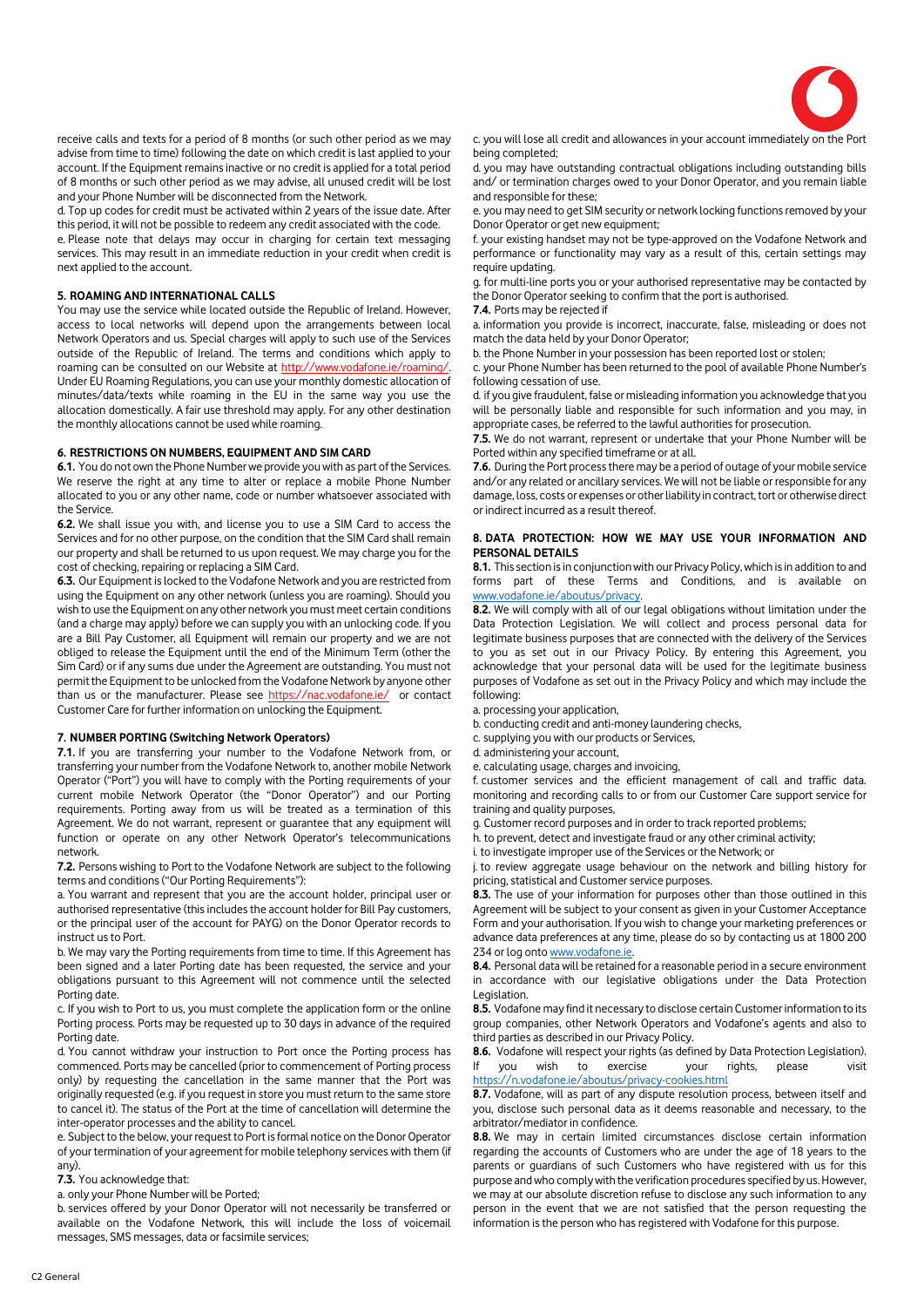

**8.9.** If you are not registered with us, we shall not provide you with any statements in relation to your account or records of calls made or received in the normal course of the Service.

# **9. SUSPENSION**

**9.1.** We may immediately, without notice, suspend or terminate the Service wholly or partially for any valid reason, including without limitation, where:

a. you do not comply with, or we in our reasonable opinion consider that you are not complying with, the terms of this Agreement;

b. you breach any provision of the "Your Obligations" section;

c. you engage in any activity (or permit any activity) which we, in our sole discretion determine or consider (a) to be contrary to this Agreement, existing legislation or regulations applicable to provision of the Service or (b) is or is likely to have an adverse impact on the quality of the service or the integrity of the Network. Such activities may include (but are not limited to) using the service to make calls to or from any mobile gateway, 'SIM box' or similar or related devices;

d. you fail to pay us any monies due under this Agreement or any other agreement with us on the due date specified in any bill or we reasonably believe that you are, or will be, unable to comply with payment obligations, or represent a credit risk as may be determined by us from time to time;

e. if the Network requires modification or maintenance or for security or technical reasons it is not possible to provide the Services;

f. we are unable to contact you following reasonable efforts; or

g. for a **PAYG customer** if you choose not to purchase top up credit or make a chargeable use in respect of your account for a period of 8 months; or,

h. if we believe that when you have made a payment towards your account, you have paid or are attempting to pay using stolen or otherwise barred or false debit or credit card or if the debit or credit card transaction is at some time charged back to us. We may remove the bar when we have been paid the amount owing to us.

**9.2.** During any period of service suspension, you will remain liable for all Charges unless we decide otherwise. We reserve the right to reconnect you to the Vodafone Network and to charge a fee for each suspended subscription and/or require revised payment terms (including security payments).

**9.3.** For a **PAYG customer:** Where the Services are suspended, restricted or ended because you have chosen not to purchase top up credit and/or make a chargeable use in respect of your account for a period of 8 months, we reserve the right to provide you with 7 days' notice that you will be disconnected from the Vodafone Network. Where we provide you with 7 days' notice of disconnection any credit held on your account will be immediately lost at the date of disconnection and the Phone Number which we previously provided to you will only be available for a limited quarantine period. Following the end of this quarantine period the Phone Number will no longer be available to you and will be recycled. If you wish to reconnect the number within this period, you must contact Vodafone customer care and request this. Following the reconnection, the number must be topped up within 14 days, or it will be disconnected again.

#### **10. TERMINATION**

**10.1.** For a **PAYG Customer:** this Agreement may be terminated by either party by giving notice or on the completion of the Porting process. You can also end the Agreement by not using the Services and choosing not to top up your account at any stage in accordance with section 9.3.

**10.2.** For a **Bill Pay Customer:** this Agreement may be terminated by either party by giving at least 30 days' notice or on the completion of the Porting process.

a. If you terminate this Agreement or Port during your Minimum Term, you will have to pay the sum of your monthly recurring charge for the amount of time remaining in your Minimum Term. Where the Agreement is terminated all charges will continue to accrue and be payable until the date of termination, depending on the circumstances. In certain circumstances we may become aware of outstanding charges after the date of the bill issued on termination (e.g. roaming charges that are subsequently advised to us by our roaming partners), in these circumstances, we will be entitled to raise subsequent bills and you will be obliged to discharge all such bills by the due date specified on the bills.

b. If you Port from our service, you accept that usage charges for the immediate billing period prior to Porting out will be applicable, plus any other relevant charges or outstanding amounts on your account.

**10.3.** Aside from any other provision contained in this Agreement, we may, by written notice, terminate this Agreement with effect from the date set out in the notice, and cease to provide the service, where:

a. there is a failure by you to observe or perform any term or obligation set out in these Terms, this Agreement or any relevant law;

b. you fail to rectify the reason which has given rise to a suspension of the Service under our Suspension Clause, within 14 days of the suspension being imposed; c. you supply us at any time with false, inaccurate or misleading information;

d. you are adjudicated bankrupt, become insolvent or make any composition or arrangement with or assignment for the benefit of creditors; or,

e. if for any reason we are unable to provide the Service.

**10.4.** If we terminate the Agreement under clause 10.3.3 or 10.3.4 during the Minimum Term, you will have to pay the sum of your monthly recurring charge for the number of months remaining in your Minimum Term.

**10.5.** You can end the Agreement without paying a cancellation fee if we make publicly known or directly tell you that there is a change to the Terms we commit to providing you and you do not accept the change by notifying us within 30 days of the date we make publicly known or directly tell you about the change.

**10.6.** Upon suspension or termination of the Agreement, we will disconnect your SIM Card from the Vodafone Network.

**10.7.** Services are supplied for domestic use in the Republic of Ireland. We will monitor the use of any newly activated SIM Cards on the Vodafone Network to ensure the SIM Cards are being used in Ireland. In circumstances where there is no usage in Ireland following activation, we reserve the right to deactivate the SIM Card without further notice.

#### **11. LIABILITY**

**11.1.** We will exercise such reasonable skill and care in the provision of the service as may be expected of a reasonably competent mobile telecommunications Network Operator. Except as expressly stated in this Agreement, all conditions, terms, warranties and representations (whether express or implied by law) in relation to the provision of the Service are excluded to the fullest extent permitted by the applicable law. As you are a consumer, the terms of your Agreement will not affect any statutory rights which you may have under any law and which we cannot limit or exclude under any contract or agreement with you.

**11.2.** We will have no liability to you (or to anyone claiming through you) for any direct or indirect or consequential loss suffered (whether or not foreseen or foreseeable), including loss of profit, or loss of goodwill for any reason. Scenarios where this applies include, but are not limited to, the following:

a. failure, interruption, delay, suspension or restriction in providing the Service which is due to any act of God, government control restrictions or prohibitions, any other act or omission of any public or regulatory authority (whether local, national, international or supranational), an act of default of any supplier, agent or other person, strikes, work stoppages or labour disputes or any other cause whatsoever which is beyond the reasonable control of Vodafone or any other Service issue or cause whatsoever;

b. any unlawful or unauthorised use of or access to the Network, service or Equipment by you or third parties;

c. any claim arising out of any act or omission by you, your servants, or agents, or arising out of any reliance placed by such persons on content;

d. any valid suspension of the service or termination of the Agreement;

e. any claim arising in relation to the provision (or non-provision), maintenance or use of telecommunications lines, channels, equipment, networks or services or arising out of transmissions being dropped or connections being lost for any reason.;

f. any loss, theft or malfunction of the SIM Card or Equipment.

**11.3.** We will not be liable for any indirect or consequential loss or damage whatsoever (whether it is foreseen or unforeseen) including but not limited to loss of profits, data, revenue, business, anticipated savings, or goodwill. Nothing in these terms will have the effect of excluding or limiting the liability of Vodafone for death or personal injury resulting solely from its act or omission. Otherwise, any liability we have to you under this Agreement will not exceed the sum of €2,000 per claim. **11.4.** We will not be liable for the effects upon you, or upon any electronic or radio systems in equipment, vehicles or aircraft in your vicinity, of any emissions or transmissions to, from, through or by the Vodafone Network and/or the equipment.

**11.5.** We accept no liability whatsoever for; (i) any product or service advertised or promoted, offered or sold by third party service providers for use on the Network or otherwise, including any mobile phone or device used in conjunction with the service, or; (ii) any omissions and/or errors which may be included in any marketing communications in this regard.

#### **12. CUSTOMER SUPPORT, MAINTENANCE, CODE OF PRACTICE AND COMPLAINTS**

**12.1.** The various customer support and maintenance services provided by us change from time to time but details of the most up-to-date services are available at [www.vodafone.ie/contactus/](http://www.vodafone.ie/contactus/) or by contacting Customer Care. If you are a customer with special needs (for example an elderly or disabled customer) we can provide you with Services and products for your needs. We can also provide you with information material in other formats, such as braille, audio or large print.

**12.2.** If you are unhappy about the Services or if you wish to raise a dispute with us in relation to anything in this Agreement, contact Customer Care or log onto [www.vodafone.ie/aboutus/code/custcare/escalation](http://www.vodafone.ie/aboutus/code/custcare/escalation) for detail on procedures, including the online dispute resolution platform. Details on the settlement of disputes and how to request a refund or compensation from us for failures by us to meet contracted service quality levels is detailed in our Code of Practice which is available on [https://n.vodafone.ie/aboutus/code.html.](https://n.vodafone.ie/aboutus/code.html) If, at the end of the complaints process, you feel your complaint has not been properly addressed, you can contact the Commission for Communications Regulation a[t www.comreg.ie.](http://www.comreg.ie/)